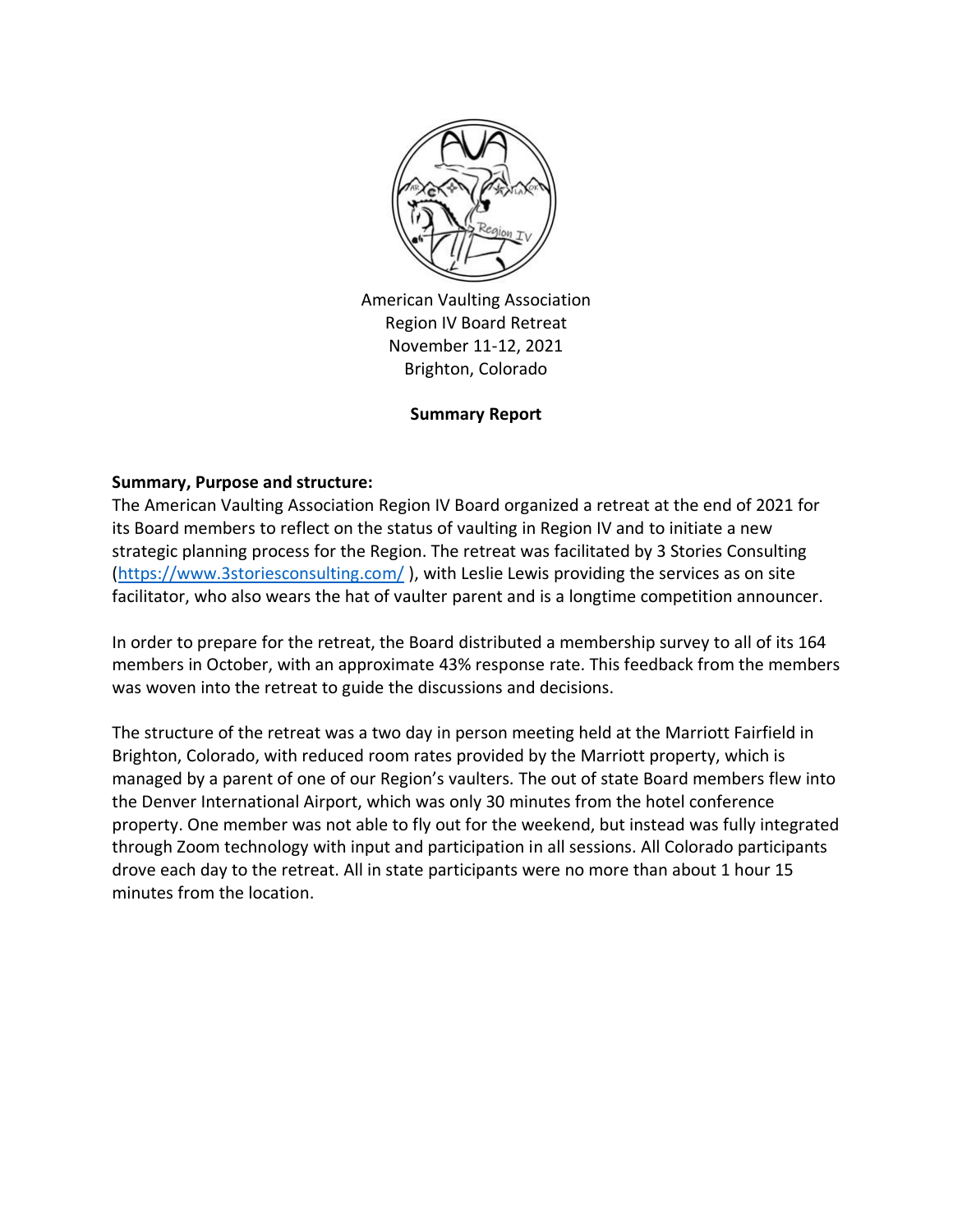# American Vaulting Association Region IV Board Retreat November 11-12, 2021 Marriott Fairfield Inn & Suites Denver NorthEast Brighton, Colorado

### **Attendance:**

Loree Crow, President; Rosie Brown (Via Zoom),Vice President ; Ciana Dodgion, Treasurer; Andi Fineran, Secretary; Lee Dudley, Colorado Representative, Frank Pace, Texas Representative; Rachel Davis, Arkansas/Oklahoma Representative; Greta Shryock, New Mexico Representative; Jorden Hobbs, AVA Board Region 4 Liaison; Leslie Lewis (3 Stories Consulting), Facilitator

## **Agenda:**

Day 1: Saturday November 11

- 1. Impromptu Networking
- 2. Common Understanding Synthesizing survey results
- 3. State SWOT reports
- 4. Framing Building our Foundation for strategic planning
- 5. Wicked Questions Examine the paradoxes inherent in the ecosystem of vaulting
- 6. Working Lunch Appreciative interviews
- 7. Planning Session 1 Choose 2 priorities/questions from Framework (#4)
- 8. Planning Session 1 Presentations
- 9. Troika Consulting

Day 2: Sunday November 12

- 1. 9 whys
- 2. Planning session # 2 Planning for final mission priority
- 3. Working Lunch TRIZ
- 4. Now What? Loose ends, Next Steps, communications

Following, you will find the summarized results of the Retreat, as developed into the Strategic Plan Framework.

The mission statement of AVA Region IV was reviewed and used as the grounding framework for the weekend's planning work.

## **Region IV Mission Statement:**

*We strive to promote the sport of vaulting, good sportsmanship, and create an inclusive environment to all in our region and across the United States.*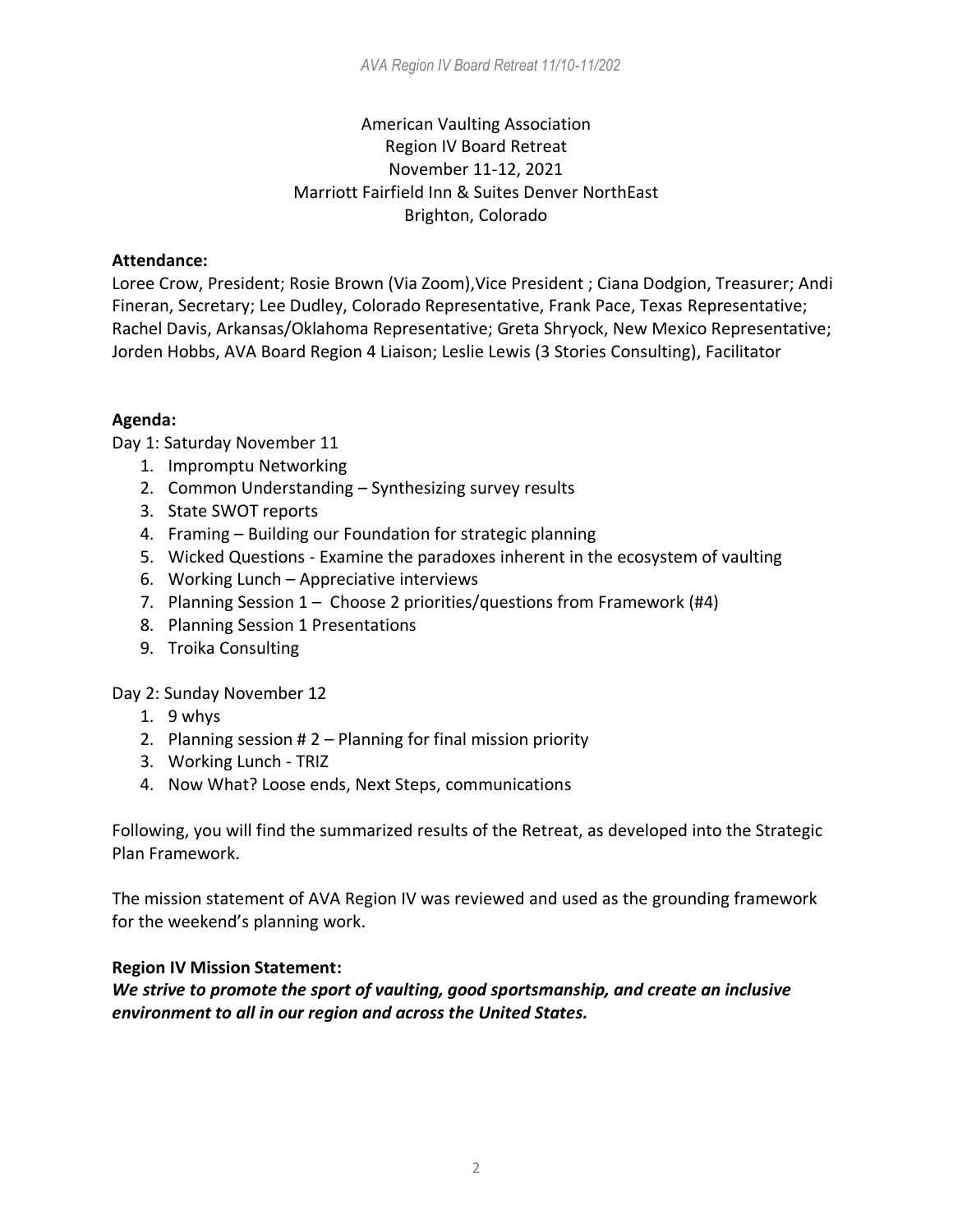# **Strategic Plan framework**

## **3 Priorities established for Region IV based on the Board mission.**

- 1. Promotion of the Sport of Vaulting
- 2. Promotion of Good Sportsmanship
- 3. Creation of an Environment of Inclusion

# **1. Promotion of the Sport of Vaulting**

## **Goal:**

Provide education and resources to existing clubs to promote the sport within our region.

## **Strategy:**

Create State level educational events to begin in 2022, in conjunction with recognized competitions and based on needs of the particular state.

- 1. Texas March 2022 (with small funfest)
- 2. New Mexico June 2, 2022 June 5, 2022 (with Expo NM AVA competition)
- 3. Colorado Date TBD 2022 (stand alone event)
- 4. Develop a "Spirit of Vaulting" event (larger educational/demo event) as full Region event in 2023.

Educational events will include trainings for:

- Vaulters
- Horses
- Lungers
- Competition Management
- Coaches

# **2. Promotion of Good Sportsmanship**

## **Goal:**

Make sportsmanship a priority/habit/value for all involved in Region IV vaulting.

## **Strategies:**

## **# 1: Emphasis on Participation over Results**

- Sportsmanship awards/recognition at regional competitions
- Recognition levels that don't involve competition
- If we put enough emphasis on rewarding for sportsmanship, it makes it "bigger" in everyone's minds.
- Create Social media/web spotlights that emphasize the "journey"
- Promote and build upon existing AVA Medal testing process, again making a big deal out of those who medal.
- Explore promoting the USEF lettering program through Region.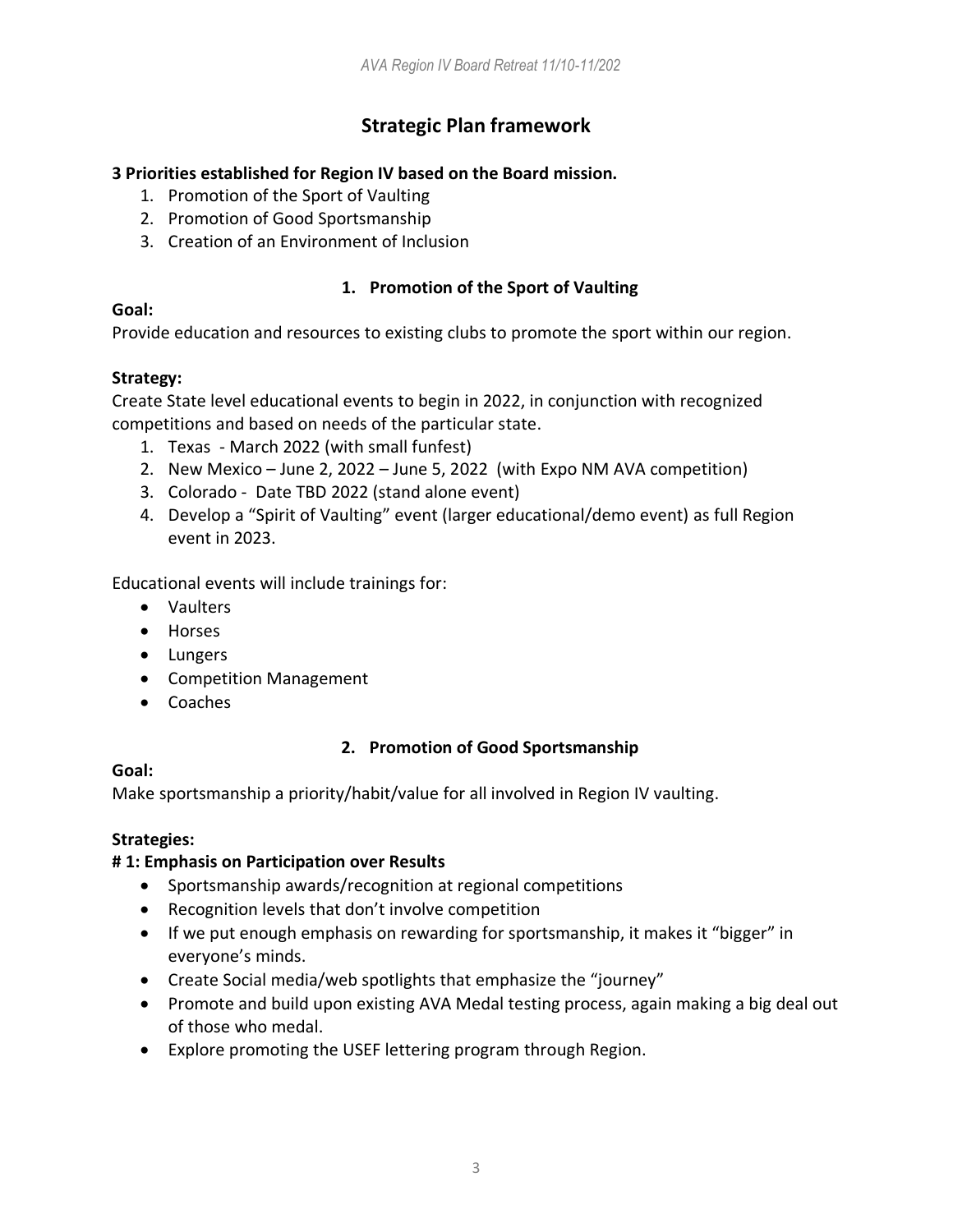## **# 2: Maintain and increase interconnectedness between clubs:**

- Develop non-competitive events to increase interconnectedness (Spirit of Vaulting)
- More mingling of coaches/parents/vaulters across full region, through events that draw everyone.
- Develop additional smaller educational events within the states.

## **#3: Encourage top-down sportsmanship**

- Define best practices/expectations for all roles regarding sportsmanship behaviors.
- Coaching/leadership training and educational opportunities have resources available and have specific sessions for coaches training.
- Training for competition managers to learn how to enforce sportsmanship at competitions
- Hold formal coaches meeting at competitions for coaches, lungers, volunteers, etc. regarding sportsmanship expectations at competitions

# **# 4: Develop awareness of what is embodied in "Healthy" competition:**

- Good sportsmanship is recognizing wellness in ourselves & others; and speaking up.
	- $\circ$  Physical –injuries, nutrition/ dehydration, fatigue, other physical ailments, ...
	- o Mental body image, stress, fear, anxiety, pressure (external), burn out, ….

# **3. Creation of an Environment of Inclusion**

## **Inclusion Goal #1 – Create Inclusion Opportunities in Region IV. Strategies:**

- Increase availability of coaches in training w/scholarships for training opportunities.
- Amplify website/social media
- Provide educational events
- Develop/encourage competitions of different levels
- Foster mentorship
- Develop scholarships for vaulters in challenging situations

# **Inclusion Goal # 2 – Create opportunities for vaulters to progress along different trajectories (to meet differing goals/needs**)

Strategies:

- Create structure for different trajectories
	- $\circ$  Help build the different roads/paths that vaulters can travel to meet their goals.
	- o Articulate the different paths
	- $\circ$  Build educational opportunities to support the different paths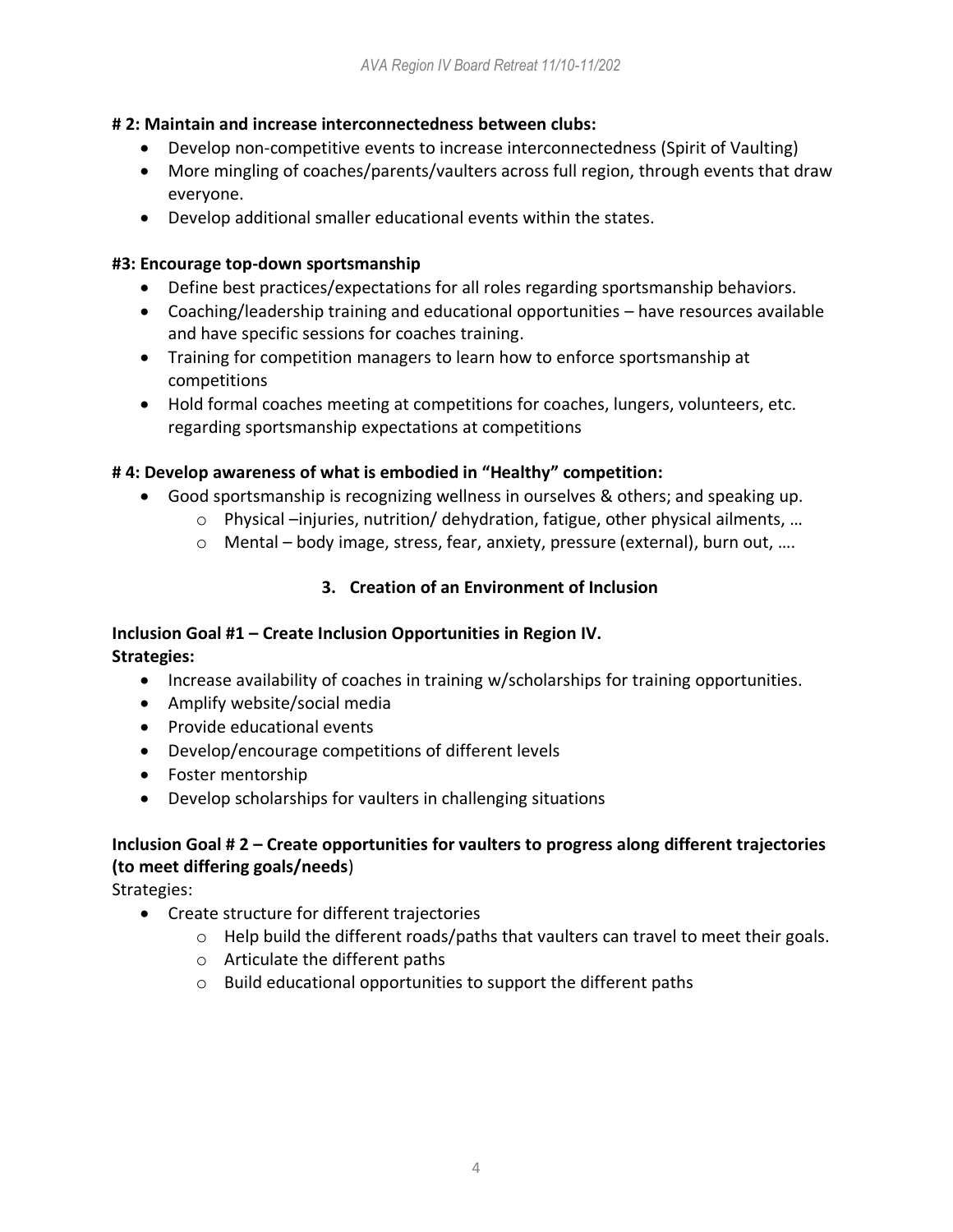# **Action Plan**

# **Next Steps for developing a Strategic plan that includes the framework developed during the retreat:**

- Task forces created to work on the three priorities.
- Communication strategy:
	- o Monthly Board meetings
	- $\circ$  Task forces hold meetings between Board meetings, and report out at each Board meeting with the action steps.

# **Task Forces**

- **Sportsmanship** (Education materials & components, healthy competition, awards). Chair: Lee Dudley. Members: Andi Fineran, Rosie Brown
- **Promotional** (Social media, website, email) Chair: Andi Fineran (social media). Members: Loree Crow (website)
- **Educational** Events (Texas, New Mexico, Colorado) Co-Chairs: Great Shryock & Rosie Brown. Members: Jorden Hobbs, Rachel Davis, Ciana Dodgion
- **Trajectories** (Coaches in training, Funfest, other competition levels, Mentors/clinicians) Chair: Loree Crow. Members: Rachel Davis, Greta Shryock, Jorden Hobbs
- **Diversity**/Equity/Inclusion (scholarships, Media plan, Outreach & education). Chair: Frank Pace. Members: Lee Dudley, Greta Shryock, Leslie Lewis (resource)
- **Competitions** (Octoberfest, Regional Championship, …) Chair: Ciana Dodgion. Members: Loree Crow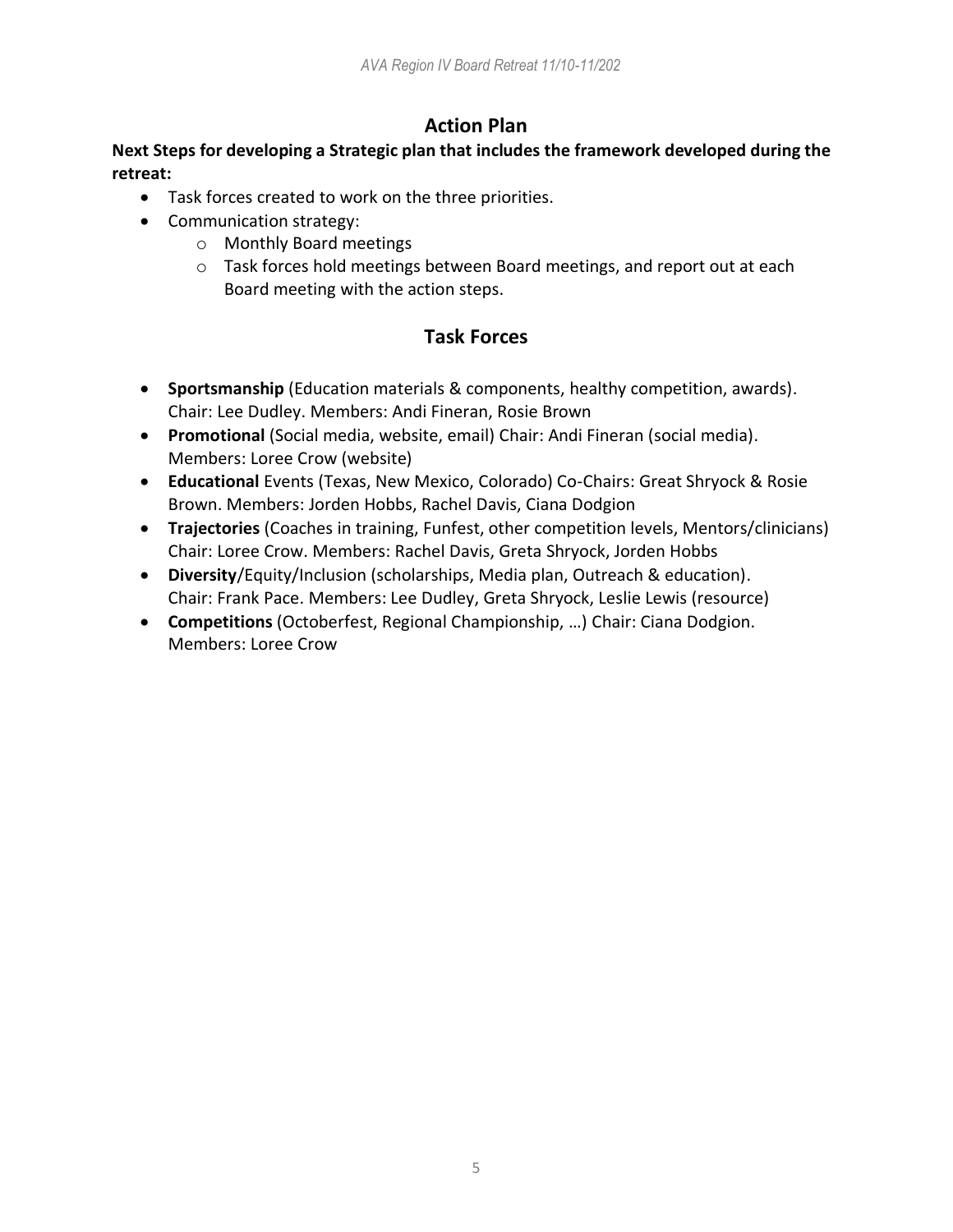# **Appendix A**

## State SWOT reports

The board members were asked in advance to consider these questions and prepare a State report prior to the retreat:

**Strengths:** What are the strengths of vaulting in your state? Where does your state shine or has your state shone in the past?

**Weaknesses:** What are the weaknesses of vaulting in your state? Where does your state lag? **Obstacles/Threats:** What are the obstacles to vaulting in your state? Are these new? Have they always been there?

**Opportunities:** What opportunities do you see to increase the robustness of vaulting in your state?

## **New Mexico SWOT Report**

Greta Shryock and Rachel Davis

### **Strengths**

- Creativity, Fun, Performance, Education
- Prioritizes fun and training events. Focuses on personal best and development vs competition.
- Large and well established team with an experienced/knowledgeable coach. Everyone works
- well together and there is a non-competitive dynamic.. Connections to non-vaulting instructors
- for cross training. Innovative thinking. Supportive/experienced parents who volunteer. Diverse
- team (I added this one after the meeting).

### **Weaknesses**

- Lack of teams, coaches, horses and lungers.
- Limited access to vaulting due to only having 1
- team in the state. VDS doesn't have an indoor arena which limits year round training. Lack of
- access to more local competitions/events.

### **Opportunities**

Large room for growth. Help start other teams and train more coaches, lungers, and horses.

### **Obstacles**

- No one wants to start new teams. VDS doesn't have enough help, money, or resources to grow
- larger. Having to travel long distances to competitions. Lack of access to quality training outside
- of VDS. Other teams and states no longer support NM events (other than a couple people)
- making competitions expensive and irrelevant. Greta is BURNT OUT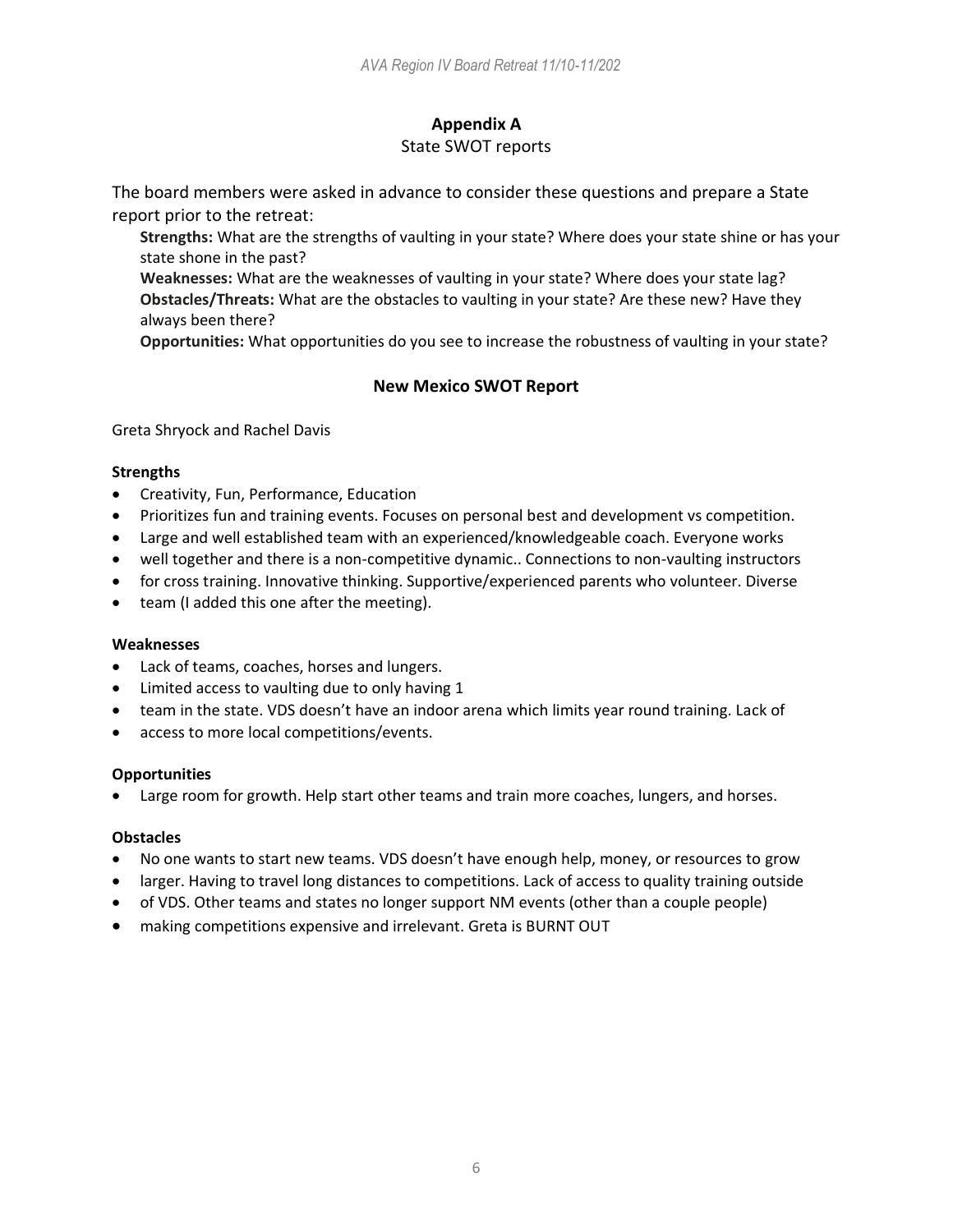### **Colorado SWOT Report**

Jorden Hobbs, Ciana Dodgion, Lee Dudley, Andi Fineran, Loree Crow

### **Strengths**

- **Demographics/vaulters and coaches**:
	- o Large base compared to other states. High vaulter numbers
	- o High number of clubs.
	- o Many top coaches and vaulters
	- o Deep base of training and coaching, which leads to development of some the country's best vaulters over the past couple of years.
	- o Many present and past vaulters who have a lot to offer younger vaulters for coaching/clinics/teaching opportunities.
	- o Parents intrinsically involved due to demographics of typical vaulter
- **Geography:** State's location in US is very central. Many possible vaulters all up and down the front range.
- **Vaulter recruitment**
	- o Large numbers of vaulters that then generate additional interest in the sport
	- $\circ$  Lots of new vaulters developed through some clubs who make good use of social media, demos, other vaulter recruitment.
	- $\circ$  Plenty of demand for vaulting in the various towns (Ft Collins, Brighton, Longmont) close to the vaulting clubs
- **Competitions:**
	- o Consistency in competition scheduling:
	- o Competitions that are very well-run
		- These are all at known facilities, which help with planning.
		- Experienced competition mannagers
		- Large pool of volunteers from parent pool
	- $\circ$  Having clubs in close proximity with several competitions that are close to that population creates "healthy" between-club competition, generating excitement, visibility, short term goals that keep vaulters motivated and as the vaulters continue working and gaining skill, they start to increase their vaulting and become more involved.
- **Leadership**
	- o Dedicated Colorado individuals serving on Board of Directors, some consistency for knowledge, some new for innovation
	- $\circ$  Lots of connections in our community to other equestrian sports and folks.

### **Weaknesses**

- **Communication/Collaboration**
	- o Lack of interconnectedness between clubs/coaches, not much collaboration.
	- $\circ$  Lack of communication and clinics in-between competition dates / in the off season clubs don't come together.
	- o Little outreach to other equestrian sports
- **Competitions**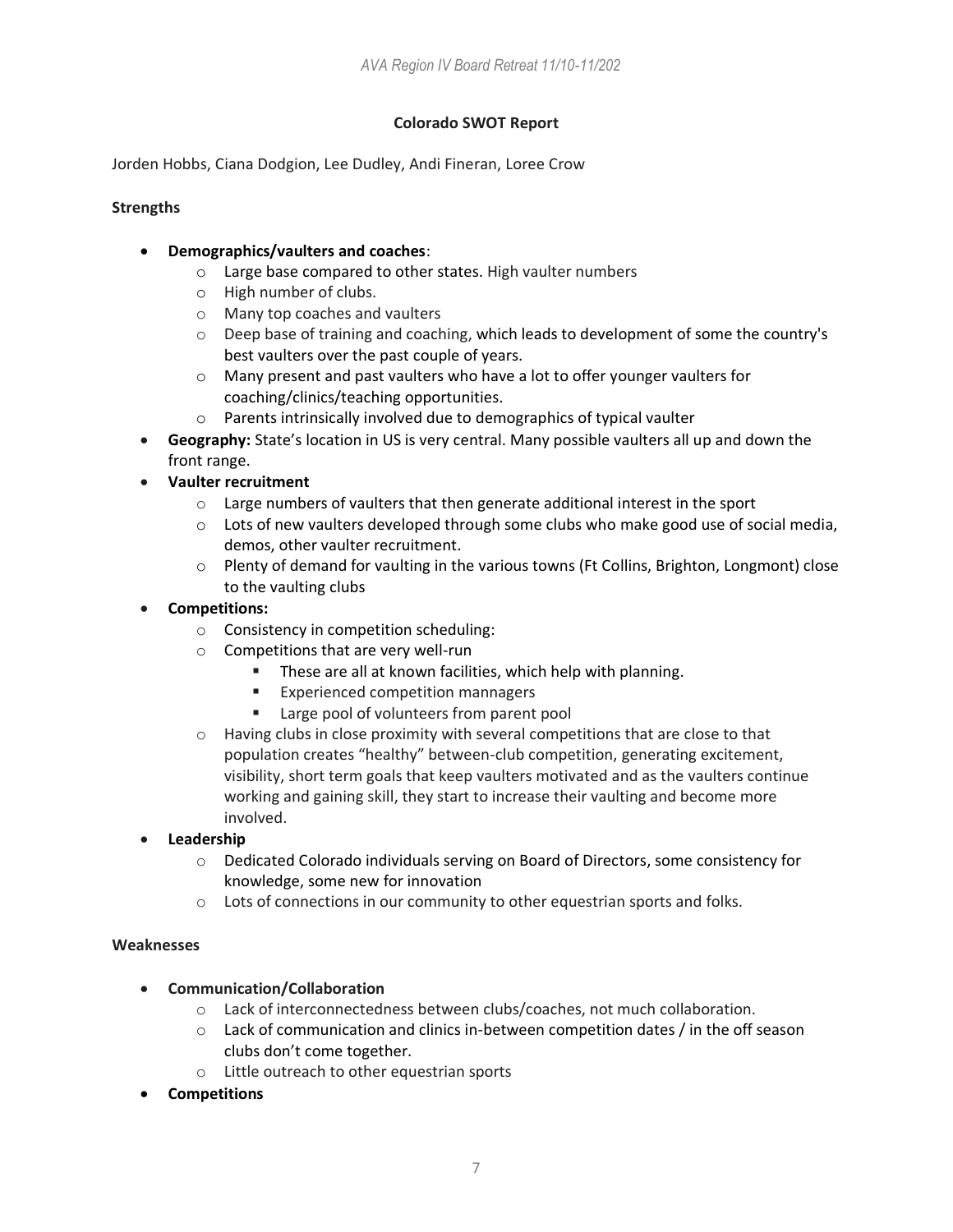- o Barriers to creating new competitions:
- o Some competitions are stagnant.
- o Late planning of competition dates.
- o Not enough opportunities for volunteer training. Volunteers/new parents feel lost.
- $\circ$  Lack of high level/USEF competitions for vaulters seeking pathways scores leads those vaulters to have to travel out of state

### • **Leadership**

- o Workload**.** Lots of work (competitions run) in the region done by a very few "overworked" people.
- **Demographics/Group Dynamics**
	- o Large contingent of vaulters trying to become elite level and wanting to compete internationally is creating tension points in the region. Perception of divide between "elite" and "everyone else" vaulters/clubs and the idea that elite aspirations of some make the sport "not fun" for everyone.
	- o Sport is relatively small in Colorado, even though Colorado has more participation than many other states, it is relatively small compared to other sports, even other equestrian sports.
	- o Interpersonal conflicts between coaches and coaches, between vaulters and coaches
	- $\circ$  Conflicts are challenging because there are few options for vaulting. Everyone is interconnected, and some persons wear multiple hats and therefore have power in various settings.
	- o Vaulters switching clubs/coaches creates emotional ripple effects due to "family-like" environment in vaulting.
- **Geography:** State's geography means that western side of state is isolated from front range.
- **Resources**
	- o Few high level horses in the state and few high level coaches in the state (compared to California).
		- Resource stress (low resources/high demand) creates tension points between higher level vaulters and lower level vaulters (and their coaches).
		- Lack of high level resources pushes vaulters to travel out of state to seek opportunities, costing more.
	- $\circ$  More lower level and prospective lower level vaulters exist than there is capacity on quality low level horses.
	- o No system for resource sharing/vaulter transfer
	- o Lack of resources for compensation (competition managers, lungers, coaches even sometimes)
- **Recruitment**:
	- o Little formal or strategic advertising/marketing
	- o Lack of social media promotion.
	- o Vaulting still has low awareness in Colorado
	- o Not enough demos in visible locations
- **Where Colorado Lags**
	- Number of clubs with high level horses
	- Number of coaching programs/coaches
	- Availability of Movie training
	- Clinic/educational opportunities lacking many years
	- Number of competitions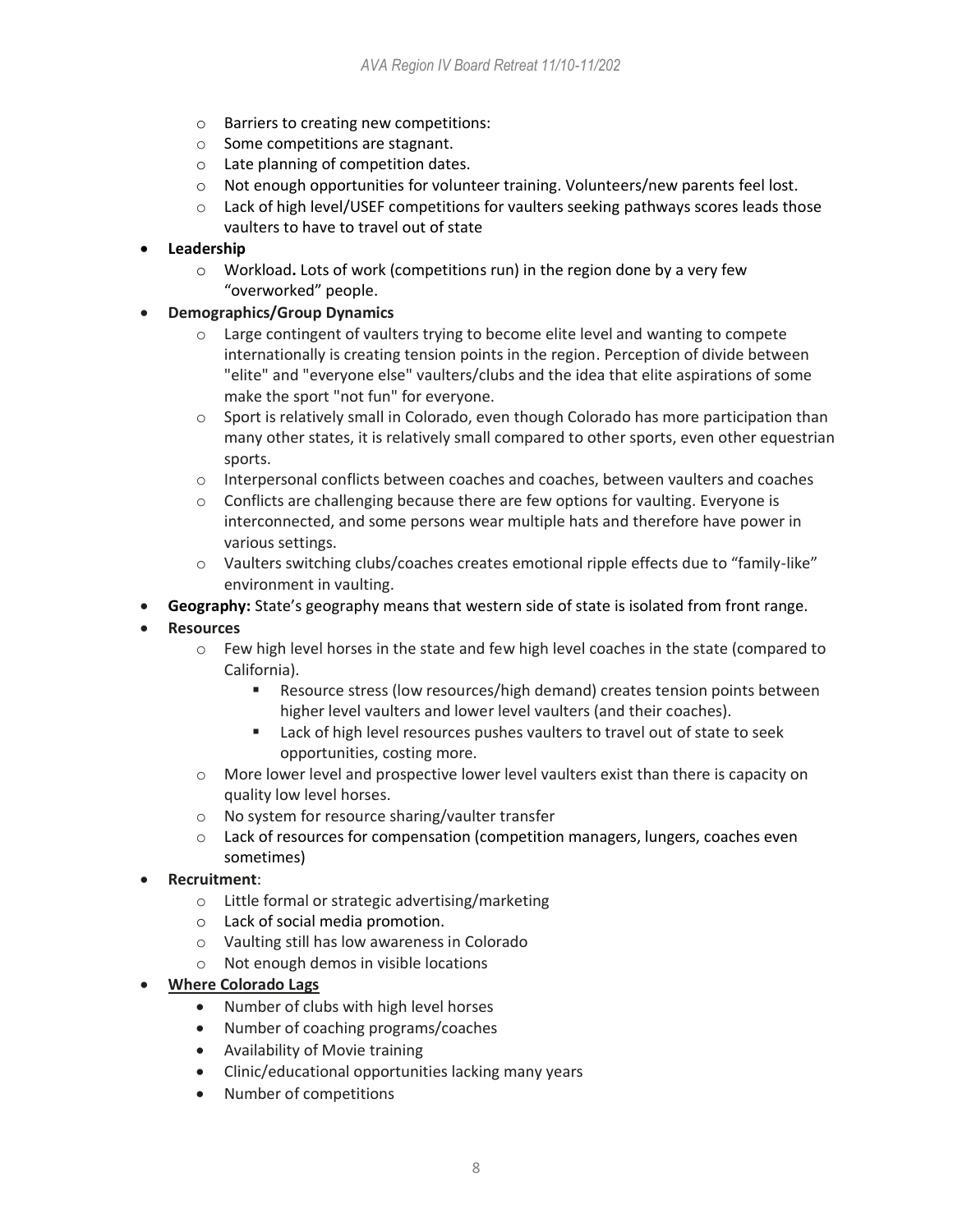- No barrel competitions
- Not as much representation on AVA Board, USEF committees

## **Obstacles/Threats**

- **Always been there**:
	- o **Sport is expensive** because horses are expensive.
	- o **Lack of visibility** across the equestrian spectrum
	- o **Small numbers of personnel** combined with lack of purposeful training of necessary personnel resources (managers, show secretaries, coaches, lungers) creates ripple effects: so that a single person choosing to do something (or not), such as starting a club or a running a show, can measurably change the face of the entire region.
- **Newer:**
	- o **Increased tensions since creation of Junior Worlds competition in 2015:**
		- Intrinsic tensions/division between "international" levels competitors (and their intense need for resources) and the AVA level vaulters
		- Lack of cohesive vision so that vaulters do not have to choose between the "2 tracks"
		- Travel expenses for vaulters is enormous because of need to travel to compete at Nationally competitive level.
	- o **High level horses** are becoming increasingly expensive, making a huge investment, which is out of the league of many/most Colorado clubs
		- Expertise is also needed to develop high level horses.

### **Opportunities**

- **Profitable competitions means that the Region has funds to invest**
	- $\circ$  Just need to decide what we want to do with that money to grow the region and sport here
- **Educational events:** Strong base of vaulters and clubs means that we can produce educational events/clinics for collaboration between clubs and to the rest of the region.
	- $\circ$  Organize, promote, or host more learning opportunities for clubs and vaulters at all levels - upper level, lower level and recreational vaulters. Bring back the Spirit of Vaulting!
	- o Teaching competition management clinics again to grow our base of people who can assist with running shows.
- **Outreach/promos/demos**
	- o Plenty of opportunities to do more demonstrations. I.E. Horsepark/Stockshow/ Etc.
	- $\circ$  "Region 4 may need to give \$ to coaches to take vaulters to demos--as they are giving up practice money."
- **Opportunity to build the most competitive vaulters and be the strongest state** in the country as measured by number of vaulters and success of those vaulters, potentially even with (relatively) affordable options built in– IF coaches, horses and lungers are developed.